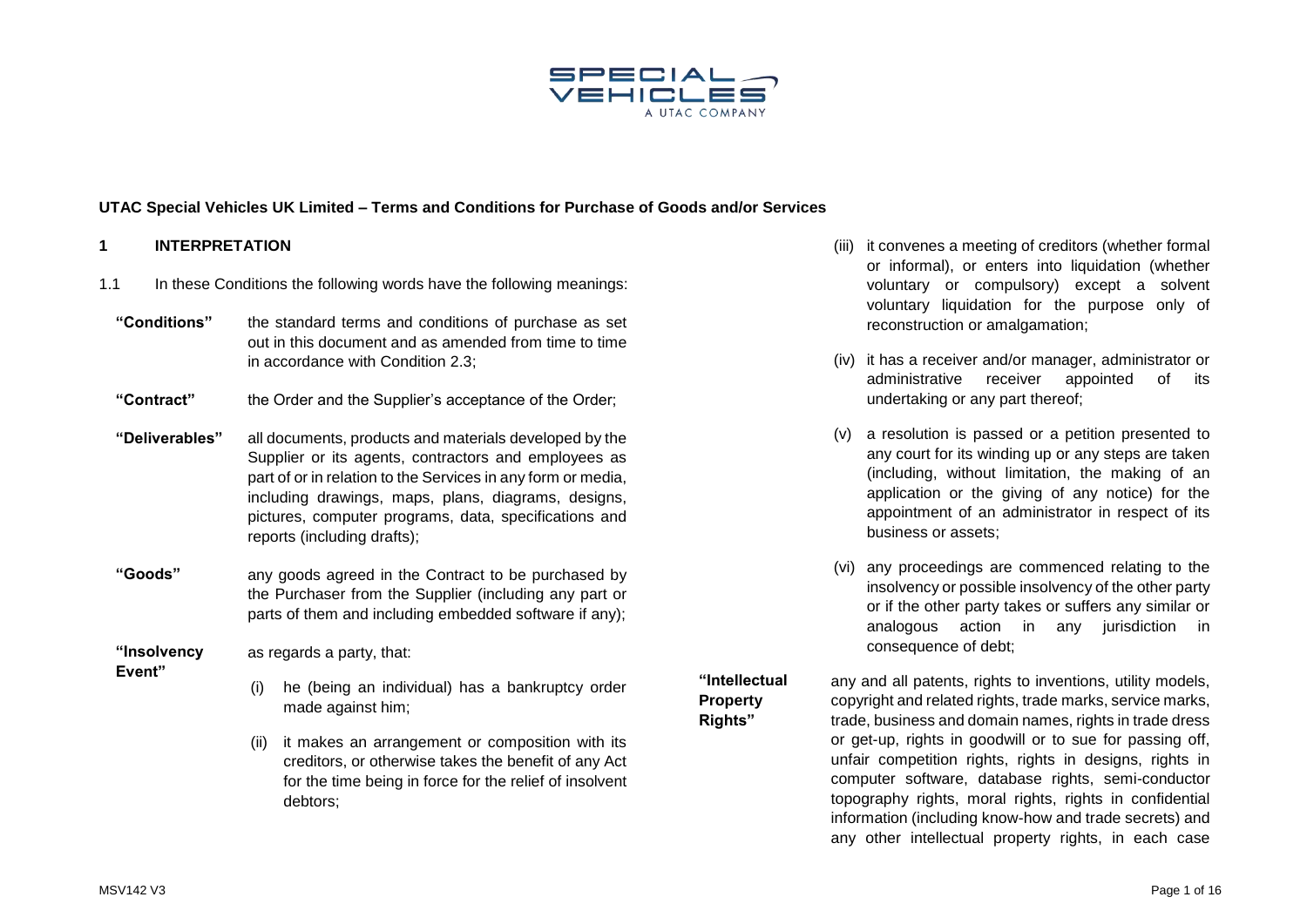whether registered or unregistered and including all applications for and renewals or extensions of such rights, and all similar or equivalent rights or forms of protection in any part of the world;

- **"Liquidated Damages"** any liquidated damages agreed between the parties as set out in the Order;
- **"Losses"** losses (including any direct, indirect or consequential losses, loss of profit and loss of reputation), claims, damages, liabilities, fines, interest, penalties, costs, charges, expenses, demands and legal and other professional costs (calculated on a full indemnity basis);
- **"Order"** the Purchaser's written instruction, incorporating these Conditions, to supply the Goods and/or the Services described or referred to in the UTAC Special Vehicles Order form attached to these Terms and Conditions (and "Order" includes any proposal from the Supplier identified in that order form, or any other written instruction from the Purchaser);
- **"Price"** the price set out in the Order as further detailed in Condition [11.1;](#page-6-0)
- **"Purchaser"** UTAC Special Vehicles UK Limited registered in England and Wales (company number 11025363) whose registered office is at Millbrook, Bedford, MK45 2JQ;
- **"Purchaser's Property"** the Purchaser's site at Millbrook, Bedford, MK45 2JQ;
- **"Purchaser Materials"** has the meaning given to it in Condition [16;](#page-8-0)
- **"Replacement Services"** any goods or services which are identical or substantially similar to any of the Goods or Services and which the Purchaser receives in substitution for any of

the Goods or Services (in whole or in part), whether those goods or services are provided by the Purchaser or any Replacement Supplier;

**"Replacement Supplier"** any third party supplier of Replacement Services appointed by the Purchaser from time to time;

**"Services"** any services, including any Deliverables, agreed in the Contract to be purchased by the Purchaser from the Supplier (including any part or parts of them);

**"Special Conditions"** any special conditions as set out or referred to in the Order;

**"Specification"** any description or specification (including any related plans or drawings) for the Goods and/or Services included in the Order or supplied or advised by the Purchaser to the Supplier or agreed in writing by the Purchaser and the Supplier, including any plans, patterns, drawings, data or other information relating to the Goods or Services;

**"Supplier"** the person(s), firm or company who accepts the Order, as detailed in the Order;

**"Supplier Personnel"** any persons employed or engaged by the Supplier or any of its subcontractors and that are engaged in the provision of Goods and/or performance of the Services from time to time;

**"Term"** the period for which the Supplier provides the Services as set out in the Order;

**"Working Day"** a day (other than a Saturday, a Sunday or a public holiday in England) on which banks in London are open for business.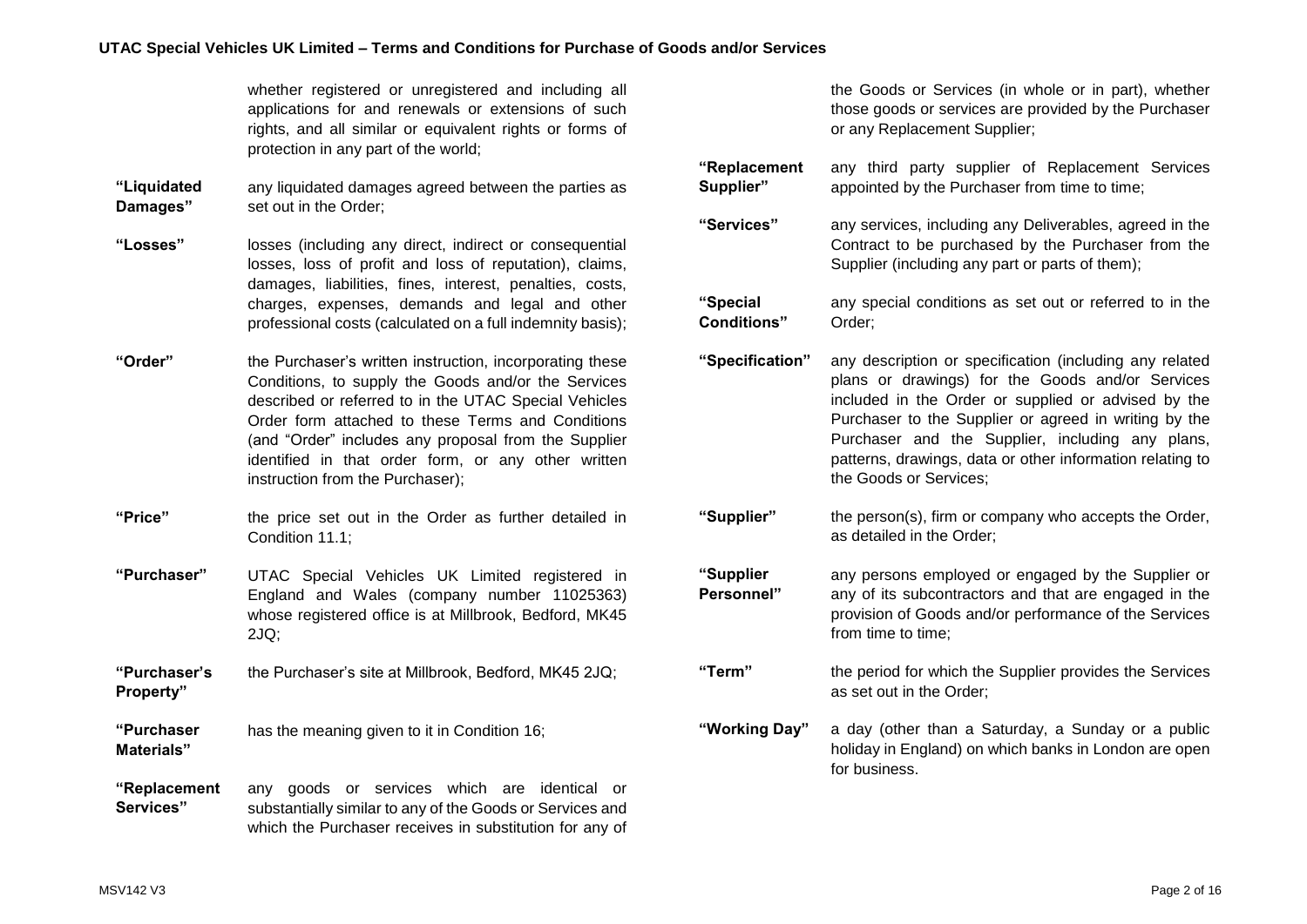- 1.2 In these Conditions (except where the context otherwise requires):
	- 1.2.1 words in the singular include the plural and vice versa and reference to any gender includes the others;
	- 1.2.2 reference to "a person" includes a natural person, company or unincorporated body (whether or not having separate legal personality);
	- 1.2.3 a reference to "company" includes any company, corporation or other body corporate, wherever and however incorporated or established;
	- 1.2.4 references to legislation are to that legislation as amended, extended or re-enacted from time to time;
	- 1.2.5 a reference to a statute or statutory provision shall include all subordinate legislation made from time to time under that statute or statutory provision;
	- 1.2.6 any words following the terms "including", "include", "in particular" or any similar terms shall be construed as illustrative only and shall not limit the sense of the words preceding those terms; and
	- 1.2.7 a reference to "writing" or "written" includes faxes but not email.
- 1.3 Headings are for convenience only and shall not affect the interpretation of these Conditions.
- 1.4 The Contract shall be binding upon, and enure to the benefit of, the parties and their respective personal representatives, successors and permitted assignees, and references to any party shall include that party's personal representatives, successors and permitted assignees.

## **2 APPLICATION OF THESE CONDITIONS**

2.1 These Conditions are the only conditions upon which the Purchaser is prepared to deal with the Supplier and they (together with the Order) shall govern the Contract to the entire exclusion of all other terms and conditions.

- 2.2 No terms or conditions (other than these Conditions and any Special Conditions) endorsed upon, delivered with or contained in the Supplier's quotation, acknowledgement or acceptance of order, specification or other document (whether or not any such document is referred to in the Contract), or which are implied by trade, custom, practice or course of dealing, will form part of the Contract and the Supplier waives any right which it otherwise might have to rely on such terms and conditions.
- <span id="page-2-0"></span>2.3 These Conditions apply to all the Purchaser's purchases and/or acquisitions and any variation to these Conditions shall have no effect unless expressly agreed in writing and signed by a duly authorised representative of the Purchaser.
- 2.4 Each Order shall be deemed to be an offer by the Purchaser to purchase Goods and/or Services subject to these Conditions and an Order shall be deemed to be accepted by the Supplier on the earlier of the Supplier giving written notice of acceptance or any act by the Supplier consistent with fulfilling the Order.

### **3 TERM**

3.1 The Supplier shall provide the Services for the Term as stated in the Order, subject to early termination in accordance with the provisions of Condition [20.](#page-10-0)

### <span id="page-2-1"></span>**4 PERFORMANCE, QUALITY AND DEFECTS**

- 4.1 The Supplier shall ensure that the Goods shall:
	- 4.1.1 correspond with their description and any Specification;
	- 4.1.2 be of the best quality and use the best quality materials, standards, designs and techniques;
	- 4.1.3 be fit for any purpose held out by the Supplier or made known to the Supplier by the Purchaser, expressly or by implication,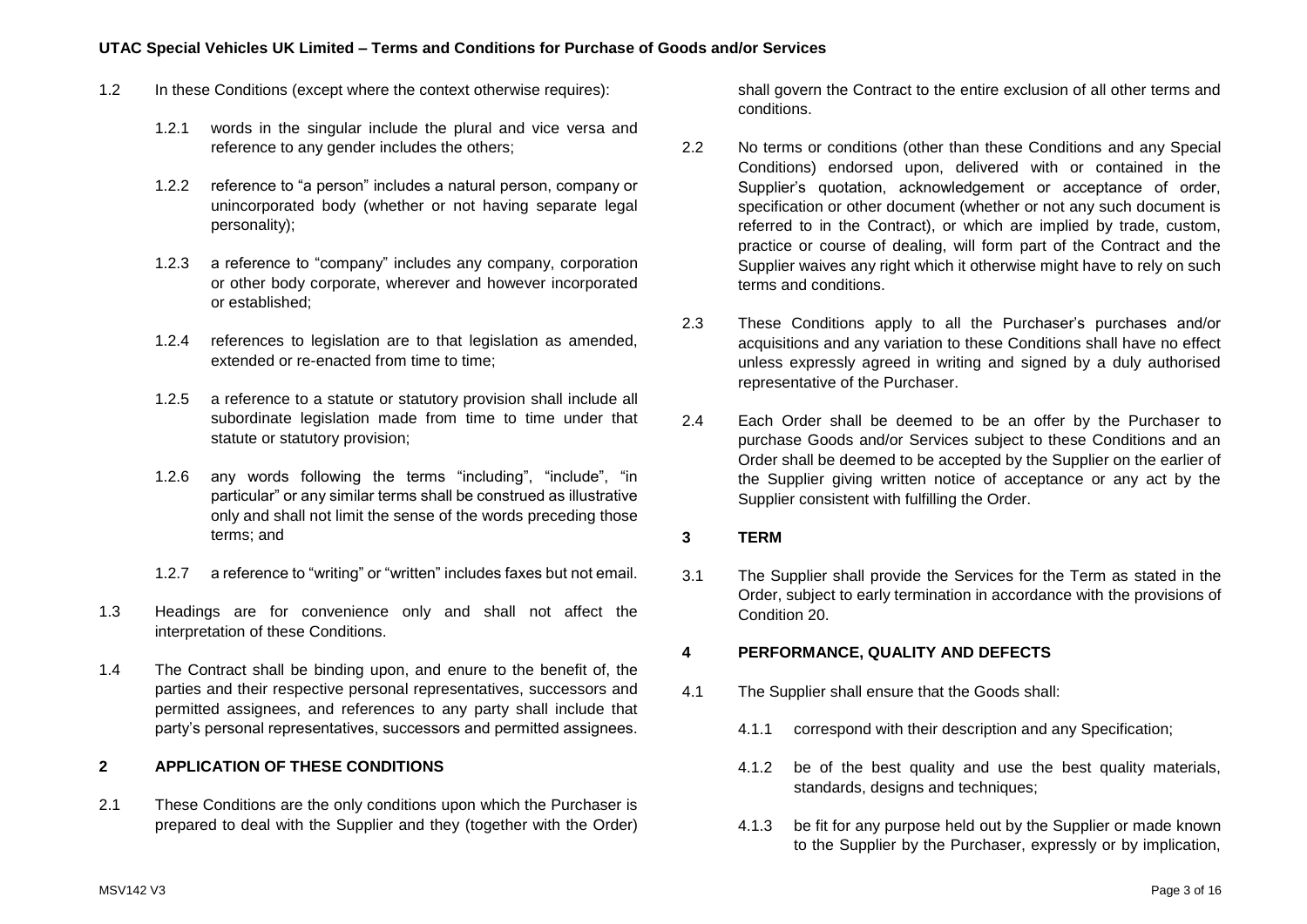and in this respect the Purchaser relies on the Supplier's skill and judgment;

- 4.1.4 be free from defects in design, material and workmanship and remain so for twelve (12) months after delivery or for any other time frame as agreed between the parties in writing;
- 4.1.5 be marked with the globally harmonised system of classification and labelling symbol(s) if the Goods supplied are hazardous;
- 4.1.6 comply with all applicable statutory and regulatory requirements including relating to the manufacture, labelling, packaging, storage, handling, carriage and delivery of the Goods, including requirements for hazardous Goods; and
- 4.1.7 be delivered by their due date for delivery.
- 4.2 In performing the Services, the Supplier shall:
	- 4.2.1 meet any performance dates for the Services specified in the Order or notified to the Supplier by the Purchaser;
	- 4.2.2 co-operate with the Purchaser in all matters relating to the Services and comply with all instructions from the Purchaser;
	- 4.2.3 perform the Services with the best care, skill and diligence in accordance with best practice in the Supplier's industry, profession or trade;
	- 4.2.4 use personnel who are suitably skilled and experienced to perform tasks assigned to them and in sufficient number to ensure that the Supplier's obligations are fulfilled in accordance with the Contract:
	- 4.2.5 ensure that the Services and Deliverables will conform with all descriptions and specifications set out in any Specification and that the Deliverables shall be fit for any purpose held out by the Supplier or made known to the Supplier by the Purchaser, expressly or by implication;
- 4.2.6 provide all equipment, tools and vehicles and such other items as are required to provide the Services;
- 4.2.7 use the best quality goods, materials, standards, designs and techniques and ensure that the Deliverables and all goods and materials supplied and used in the Services or transferred to the Purchaser will be free from defects in workmanship, installation and design;
- 4.2.8 observe all health and safety rules and regulations and any other security requirements that apply at any of the Purchaser's premises; and
- 4.2.9 not do or omit to do anything which may cause the Purchaser to lose any licence, authority, consent or permission upon which it relies for the purposes of conducting its business and the Supplier acknowledges that the Purchaser may rely or act on the Services.
- 4.3 The Purchaser's rights under these Conditions are in addition to the statutory conditions implied in favour of the Purchaser by the Sale of Goods Act 1979 and the Supply of Goods and Services Act 1982.
- 4.4 The Purchaser shall have the right, at any time prior to delivery of the Goods, to inspect and test the Goods and the Supplier shall provide the Purchaser with all facilities reasonably required for such inspection and testing.
- 4.5 If the results of such inspection or testing indicate that the Goods do not conform or are unlikely to conform with the Order or to the Specification, the Purchaser shall inform the Supplier within seven (7) days of the inspection and/or testing and the Supplier shall immediately take such action as is necessary to ensure conformity and the Purchaser shall have the right to require and witness further testing and inspection.
- 4.6 Notwithstanding any such inspection or testing, the Supplier shall remain fully responsible for the Goods and any such inspection or testing shall not diminish or otherwise affect the Supplier's obligations under the Contract.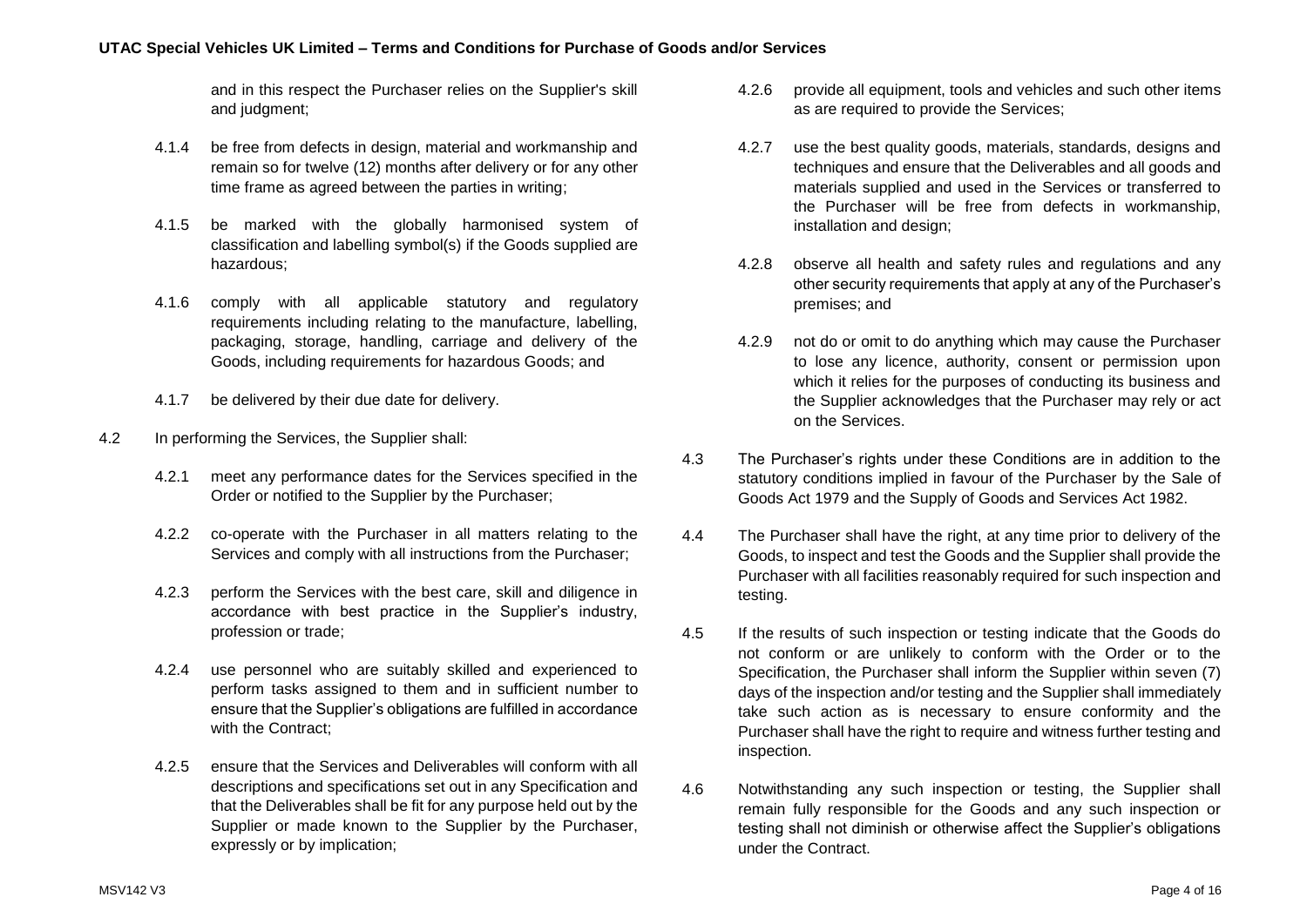- 4.7 The Supplier shall at all times have and maintain all licences, certificates, permissions, authorisations, consents and permits and any other governmental authorisations or necessary documentation that it needs to carry out its obligations under the Contract and shall comply with all applicable laws and regulations in the performance of the Contract.
- 4.8 The Supplier shall not supply import or export the Goods contrary to: (a) United Nations, European Community, United States, or other sanctions; or (b) International Traffic in Arms Regulations; or (c) Export Administration Regulations; or (d) UK Strategic Export Control Lists; or (e) other applicable export or import restrictions.
- 4.9 If any of the Goods and/or the Services fail to comply with any of the provisions in this Condition [4](#page-2-1) the Purchaser shall have available to it the remedies listed in Condition [22,](#page-11-0) any one or more of which it may exercise in its entire discretion and whether or not the Purchaser has already accepted the Goods.

# <span id="page-4-0"></span>**5 DELIVERY**

- 5.1 The date for delivery and/or performance shall be specified in the Order and/or if no such date is specified then delivery and/or performance shall take place within twenty one (21) days of the date of the Order.
- 5.2 Time for delivery of the Goods and/or the performance of the Services shall be of the essence of the Contract.
- 5.3 The Goods shall be marked in accordance with the Purchaser's instructions and any applicable regulations or requirements of the carrier.
- 5.4 The Goods shall be properly packed and secured so as to reach their destination in an undamaged condition in the ordinary course and accompanied by all documentation as may be required or recommended by applicable law, regulation or directive.
- 5.5 The Goods shall be delivered carriage paid to such location as specified in the Order or by the Purchaser before delivery or, if no location is so

specified, to the Purchaser's place of business, unless otherwise agreed in writing between the parties.

- 5.6 The Services shall be performed at the Purchaser's place of business or at such other place of performance as is specified or agreed by the Purchaser in writing prior to performance of the Services.
- 5.7 The Supplier shall off-load the Goods as directed by the Purchaser and where specified in the Order shall assemble and install the Goods as directed by the Purchaser.
- 5.8 The Supplier shall (unless the Purchaser specifies otherwise) at its own cost remove from the place of delivery any packaging material used in transporting the Goods.
- 5.9 The Supplier shall supply the Purchaser in good time with any instructions or other information required to enable the Purchaser to accept delivery of the Goods and performance of the Services.
- 5.10 The Supplier shall ensure that each delivery is accompanied by a prominently displayed delivery note which shows, as a minimum, the Order number, date of Order, type of Goods, number of packages and contents, any special storage instructions and, in the case of part delivery, the outstanding balance remaining to be delivered.
- 5.11 Delivery of the Goods shall be complete when the Goods have been off-loaded, unpacked, stacked, assembled and installed as specified in the Order or this Condition [5.](#page-4-0)
- 5.12 Unless otherwise stipulated by the Purchaser in the Order, deliveries and/or performance shall only be accepted by the Purchaser within its usual business hours.
- <span id="page-4-1"></span>5.13 If the Goods are not delivered and/or the Services are not performed on the due date then, without prejudice to any other rights or remedies which it may have, the Purchaser reserves the right to:
	- 5.13.1 terminate the Contract in whole or in part, without liability to the Purchaser;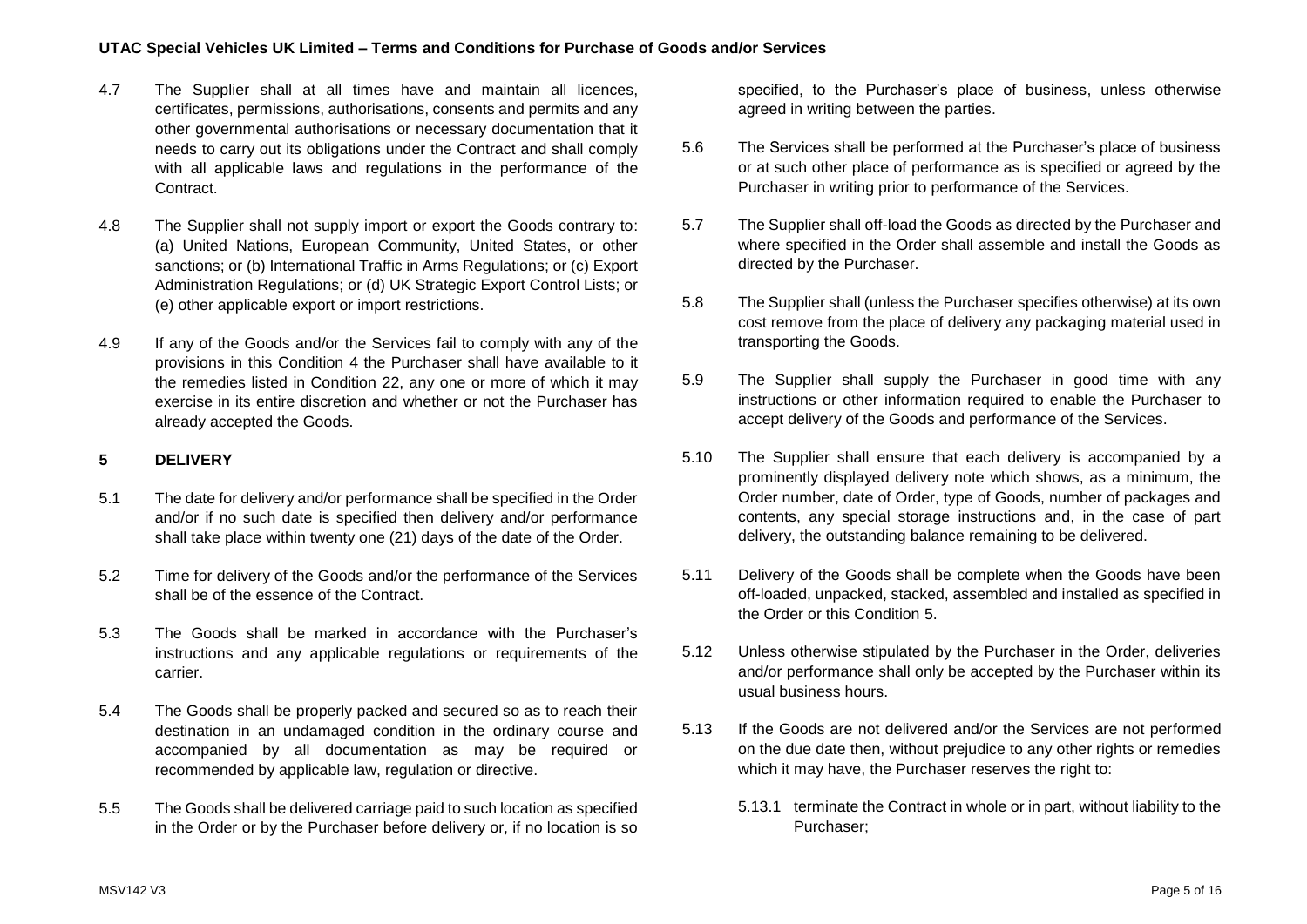- 5.13.2 refuse to accept any subsequent delivery of the Goods and/or performance of the Services which the Supplier attempts to make;
- 5.13.3 reject any of the Goods that may already have been delivered;
- 5.13.4 recover from the Supplier any expenditure reasonably incurred by the Purchaser in obtaining the Goods and/or performance of the Services in substitution from another Supplier;
- 5.13.5 where the Purchaser has paid in advance for Goods and/or Services that have not been delivered or provided (or paid for any Goods already delivered but which the Purchaser is now rejecting), to have such sums refunded by the Supplier; and
- 5.13.6 claim damages for any Losses incurred or to be incurred by the Purchaser which are in any way attributable to the Supplier's failure to deliver the Goods and/or perform the Services on the due date.
- 5.14 The Supplier shall not deliver and/or perform by instalments unless the Purchaser so agrees in writing, in which case the Contract will be construed as a single contract in respect of each instalment. Nevertheless failure by the Supplier to deliver and/or perform any one instalment shall entitle the Purchaser at its option to treat the whole Contract as repudiated and to the remedies set out in Condition [22.](#page-11-0)
- 5.15 If the Supplier delivers in excess of the quantity ordered, the Purchaser may reject the whole or may accept only the quantity ordered and shall not be bound to pay for any excess it does not accept, which will be and remain at the Supplier's risk and will be returnable at the Supplier's expense.
- 5.16 If the Supplier delivers less than the quantity ordered, the Purchaser may reject the Goods, which in such case shall be and remain at the Supplier's risk and will be returnable at the Supplier's expense.
- 5.17 If the Supplier delivers in excess of or less than the quantity ordered, the Purchaser may accept delivery, in which case the Price shall be adjusted pro-rata.

# **6 USE OF GOODS**

- <span id="page-5-0"></span>6.1 The Supplier shall, where requested by the Purchaser, at its own cost, provide adequate instructions and appropriate training in relation to:
	- 6.1.1 the safe use of the Goods;
	- 6.1.2 the safe disassembly/assembly and transportation of the Goods; and
	- 6.1.3 the adjustment of the Goods' settings.
- 6.2 Where the Supplier is required to perform the services described in Condition [6.1,](#page-5-0) such services shall be performed by appropriately qualified and trained personnel, with the best care, skill and diligence in accordance with best practice in the Supplier's industry, trade or profession.
- 6.3 If any software is embedded in the Goods or is otherwise purchased by the Purchaser from the Supplier, then:
	- 6.3.1 the Supplier shall provide replacement keys, passwords or any other information required by the Purchaser for use of the software within five (5) days following a request from the Purchaser, or within three (3) days if lack of access will have an adverse business impact on Purchaser's business; and
	- 6.3.2 the Supplier shall at no time exercise any remote lock or backdoor to prevent the Purchaser from accessing the software it has purchased from the Supplier and shall ensure that the Purchaser is able at all times to operate the software and access its own data.

# **7 WASTE DISPOSAL**

7.1 Any waste materials generated by the Supplier in the process of performing the obligations contained in the Contract are to be disposed of in accordance with the prior separate agreement relating to waste made between the Purchaser and Supplier, or if no such prior agreement is in place then the Supplier shall arrange disposal by the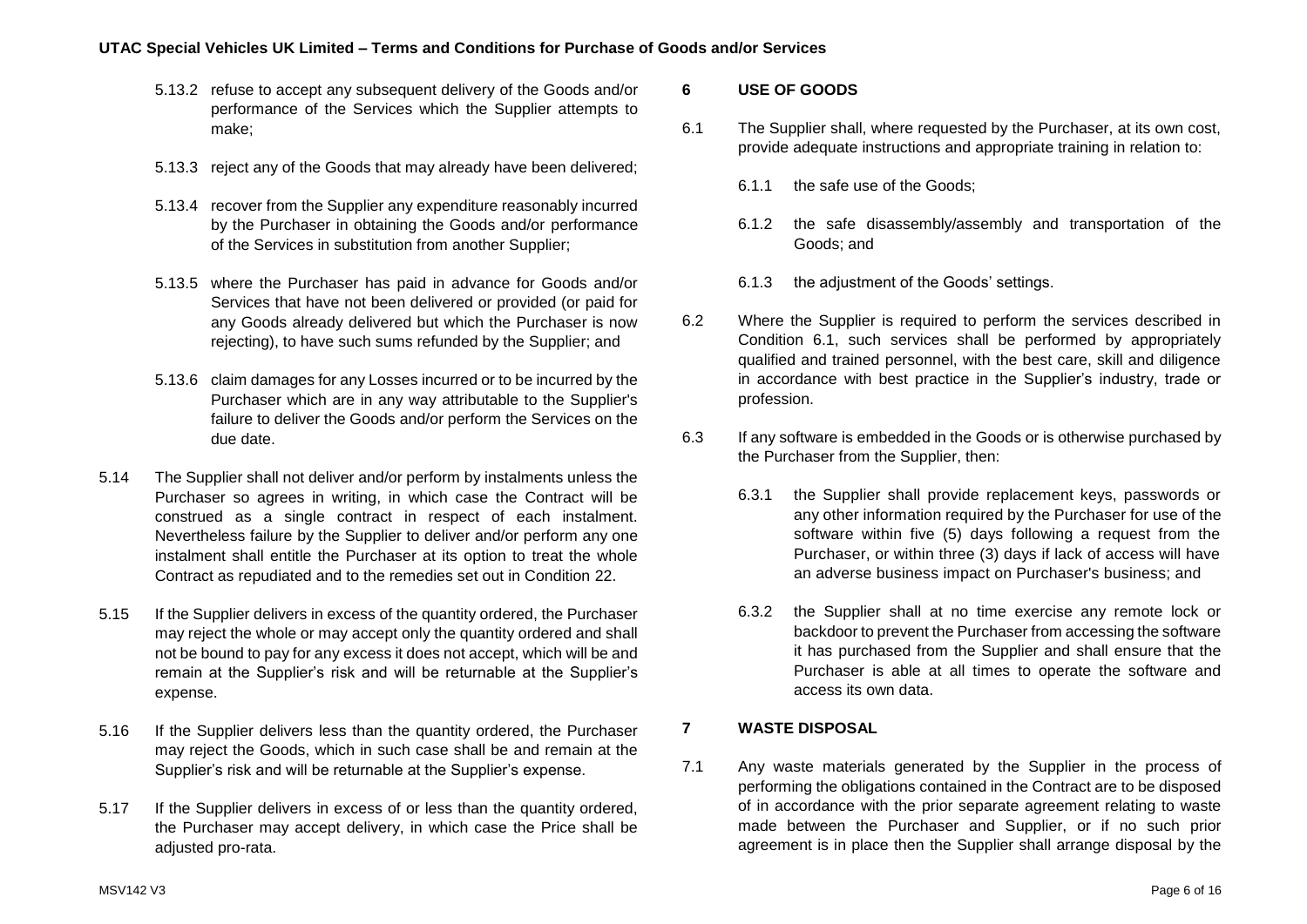waste disposal company identified in the Order, or, if none, the Purchaser's approved waste disposal company.

- 7.2 Any movement of waste by the Supplier is to be made by prior agreement with the Purchaser and the Supplier shall provide details of waste carrier licences and details of disposal points.
- 7.3 All waste generated by the Supplier when on the Purchaser's Property is to be stored, handled and transported in accordance with relevant Health and Safety and Environmental legislation and good practice.
- 7.4 Hazardous waste consignment notes or copies thereof shall be provided to the Purchaser within three (3) months of the completion of disposing of any waste at the Purchaser's Property.

# <span id="page-6-1"></span>**8 INDEMNITY**

- 8.1 The Supplier shall indemnify and keep indemnified the Purchaser in full and hold it harmless on demand from and against any and all Losses suffered or incurred by the Purchaser or for which the Purchaser may become liable arising out of or in connection with:
	- 8.1.1 defective design, workmanship, quality, materials or any other defect in the Goods or Services (including any claim made against the Purchaser for death, personal injury or damage to property arising out of, or in connection with, defects in Goods) to the extent that the defect is attributable to the acts or omissions of the Supplier, its employees, agents or subcontractors;
	- 8.1.2 any claim made against the Purchaser for any infringement or alleged infringement of any Intellectual Property Rights arising out of, or in connection with, the manufacture, supply or use of the Goods or the supply, receipt or use of the Services; and
	- 8.1.3 any claim made against the Purchaser arising out of, or in connection with, the supply of the Goods or Services, to the extent that such claim arises out of the breach, negligent performance or failure or delay in performance of the Contract by the Supplier, its employees, agents or sub-contractors.

8.2 This Condition [8](#page-6-1) shall survive termination of the Contract.

#### <span id="page-6-2"></span>**9 INSURANCE**

- 9.1 For the duration of the Contract and for a period of six (6) years thereafter, the Supplier shall maintain in force, with a reputable insurance company, professional indemnity insurance and public liability insurance to cover the liabilities that may arise under or in connection with the Contract, and any additional insurance detailed in the Order at the minimum levels set out in the Order.
- 9.2 The Supplier shall, on the Purchaser's request, produce both the insurance certificate giving details of cover and the receipt for the current year's premium in respect of each insurance.
- 9.3 This Condition [9](#page-6-2) shall survive termination of the Contract.

# **10 RISK AND OWNERSHIP**

10.1 The Goods shall remain at the risk of the Supplier until delivery to the Purchaser is complete, when the risk in, and ownership of, the Goods shall pass to the Purchaser.

### **11 PRICE**

- <span id="page-6-0"></span>11.1 The price of the Goods and/or the Services **("Price")** shall be that stated in the Order (or, if no price is stated in the Order, the price set out in the Supplier's published price list provided this has been previously agreed in writing by the Purchaser) and unless otherwise agreed in writing by the Purchaser shall be exclusive of value added tax (which shall be payable by the Purchaser subject to receipt of a VAT invoice) but inclusive of all other charges, including packaging, insurance, carriage and any other sales and export or import duties or levies.
- 11.2 No variation in the Price and no extra charges will be applicable at any time without express acceptance in writing by a duly authorised representative of the Purchaser.

#### **12 LIQUIDATED DAMAGES**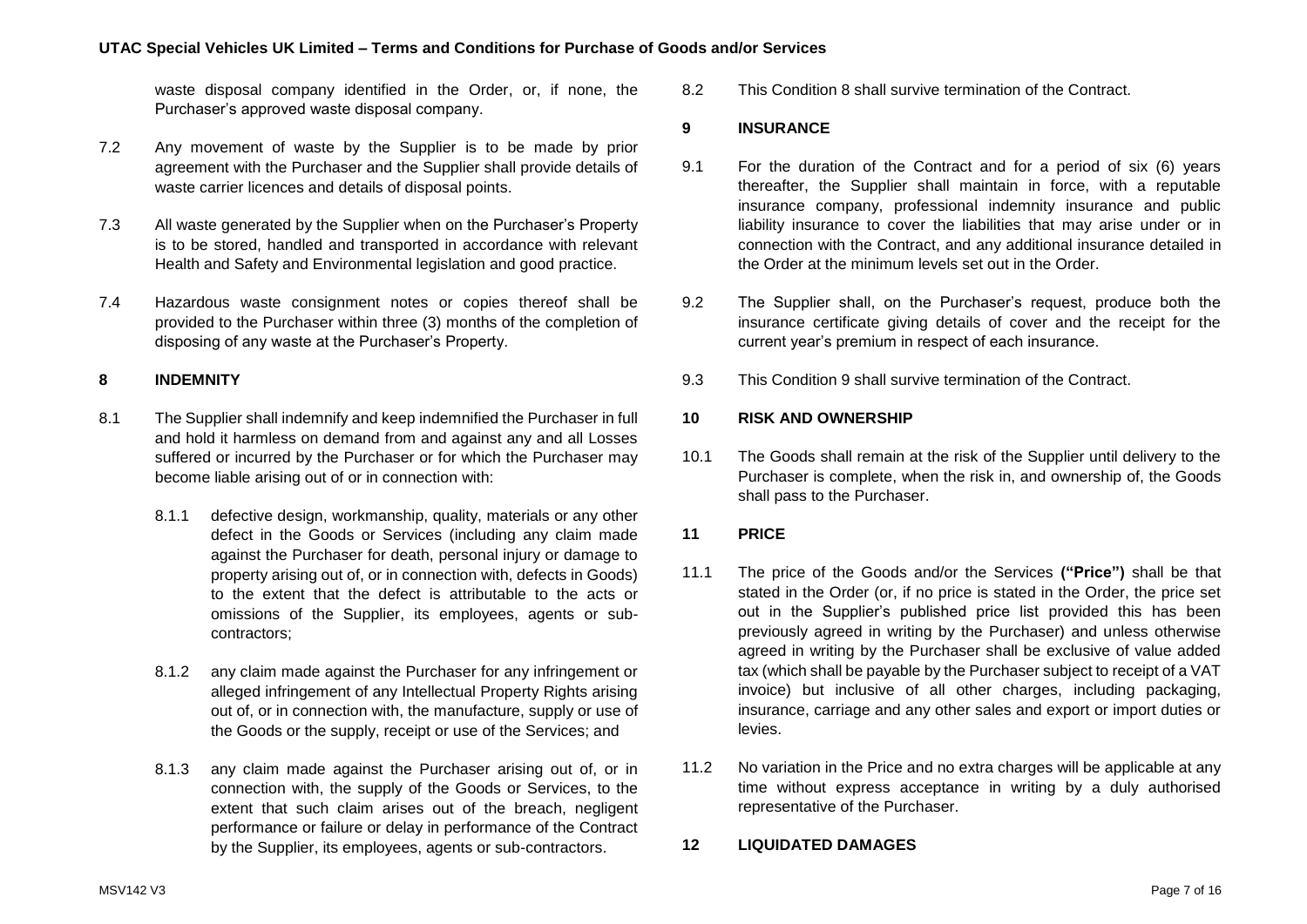12.1 If the Supplier fails to supply the Goods and/ or Services in accordance with the Order, the Supplier shall notify the Purchaser in writing and pay to the Supplier the Liquidated Damages as specified in the Order.

# **13 PAYMENT**

- 13.1 In respect of Goods, the Supplier shall invoice the Purchaser on or at any time after completion of delivery. In respect of Services, the Supplier shall invoice the Purchaser on completion of the Services. Each invoice shall include such supporting information as is required by the Purchaser to verify the accuracy of the invoice and shall quote the purchase order reference number (if any) of the Order to which it relates. Failure to provide any such purchase order reference number will entitle the Purchaser to reject that relevant invoice.
- 13.2 The Purchaser shall pay the Price within sixty (60) days after receipt by the Purchaser of a valid invoice, or, if later, after acceptance of the Goods or Services in question by the Purchaser, but time for payment shall not be of the essence of the Contract and payment shall be subject to the Purchaser's normal payment process. To the extent that payment falls up to 5 working days after the due date as a result of the Purchaser's payment process then such payment shall not be considered late.
- 13.3 Without prejudice to any other rights or remedies it may have, the Purchaser reserves the right to set off any amount owing at any time from the Supplier to the Purchaser against any amount payable by the Purchaser to the Supplier under the Contract.
- 13.4 If the Purchaser disputes any invoice:
	- 13.4.1 the Purchaser shall notify the Supplier in writing within five (5) days of the date of receipt of the invoice, specifying the reasons for disputing the invoice;
	- 13.4.2 the Supplier shall provide all evidence as may be reasonably necessary to verify the disputed invoice;
- 13.4.3 the Purchaser shall pay to the Supplier all amounts not disputed by the Purchaser on the due date as set out in Condition 13.2;
- 13.4.4 the parties shall negotiate in good faith to attempt to resolve the dispute promptly; and
- 13.4.5 if the parties have not resolved the dispute within thirty (30) days of the Purchaser giving notice to the Supplier, the dispute shall be resolved in accordance with Condition 21 (Dispute Resolution Procedure).
- 13.5 The Supplier shall make all payments due under or in respect of the Contract in full without any deduction whether by way of set-off, counterclaim, discount, abatement or otherwise unless required by law.
- 13.6 The Purchaser shall be entitled to any discount for prompt payment, bulk purchase or volume of purchase customarily granted by the Supplier, whether or not shown in the Supplier's own terms of sale.
- 13.7 Interest shall be payable on the late payment of any undisputed invoices for Goods or Services accruing on a daily basis from the due date until payment is made in full, both before and after any judgment, at 2% per annum above HSBC bank's base rate from time to time.

# **14 INFORMATION**

- 14.1 The Supplier shall maintain complete and accurate records of the time spent and materials used by the Supplier in providing the Goods and/ or Services, and the Supplier shall allow the Purchaser to inspect such records at all reasonable times on request.
- 14.2 The Supplier shall provide such accounts and information as the Purchaser may reasonably request for the purposes of certifying and inspecting the Supplier's performance of the obligations under the Contract.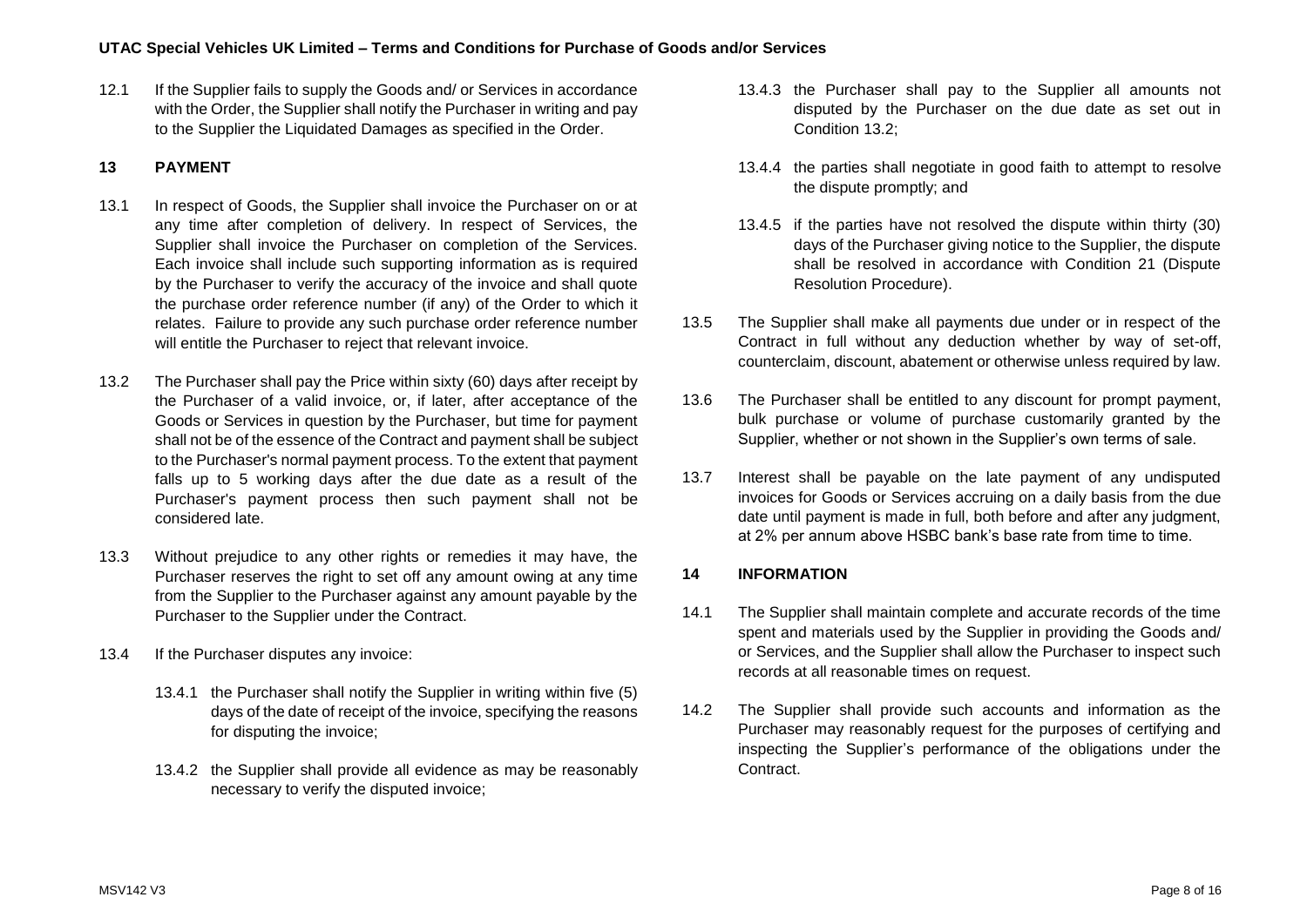# **15 CONFIDENTIALITY**

15.1 The Supplier shall keep in strict confidence, and use only for the purpose of performing the Contract, all technical or commercial knowhow, specifications, inventions, processes or initiatives which are of a confidential nature and have been disclosed to the Supplier by the Purchaser or its agents or sub-contractors and any other confidential information concerning the Purchaser's business or its products which the Supplier may obtain and the Supplier shall restrict disclosure of such confidential information to such of its employees, agents or subcontractors as need to know the same for the purpose of performing the Contract and shall ensure that such employees, agents or subcontractors are subject to like obligations of confidentiality and restrictions of use as bind the Supplier.

# <span id="page-8-0"></span>**16 THE PURCHASER MATERIALS**

- 16.1 The Supplier shall hold all materials, equipment, tools, drawings, specifications and data supplied by the Purchaser to the Supplier (**"Purchaser Materials"**) in safe custody at its own risk, maintain the Purchaser Materials in good condition until returned to the Purchaser (which the Supplier shall do on the written instruction of the Purchaser) and not dispose of or use the Purchaser Materials other than in accordance with the Purchaser's written instructions or authorisation.
- 16.2 The Supplier acknowledges that the Purchaser Materials are the exclusive property of the Purchaser.

# **17 EMPLOYEES**

- <span id="page-8-1"></span>17.1 The Supplier shall, and shall procure that any subcontractor shall, organise the Supplier Personnel such that, at no time, will any Supplier Personnel spend more than 50% of their working time in respect of the Purchaser's account or the performance of Services or be identifiable as having as their principal purpose, or otherwise be dedicated to, the performance of Services (whether in whole or in part).
- <span id="page-8-2"></span>17.2 The parties do not consider that the Transfer of Undertakings (Protection of Employment) Regulations 2006 and/or any other regulations enacted for the purpose of implementing the Acquired

Rights Directive into English law ("**Transfer Regulations"**) are applicable on the commencement of the performance of the Services or will be applicable upon the termination or expiry of the Contract or the performance of the Services by the Supplier (whether in whole or in part).

- 17.3 The Parties agree that, notwithstanding Conditions [17.1](#page-8-1) and [17.2,](#page-8-2) if the employment or any liabilities in respect of any Supplier Personnel transfers to the Purchaser or any Replacement Supplier by virtue of the Transfer Regulations, or is alleged to have done so, as a consequence of the commencement of the Contract or its termination or expiry (whether in whole or in part) or the appointment of a Replacement Supplier (an "**Unexpected Transferring Employee"**), then:
	- 17.3.1 The Purchaser and/or any Replacement Supplier may, within 28 days of becoming aware of such effect, or an allegation of such effect, terminate the employment of any Unexpected Transferring Employee with immediate effect; and
	- 17.3.2 the Supplier shall indemnify and keep indemnified the Purchaser and/or any Replacement Supplier from any and all Losses directly and indirectly incurred or suffered by the Purchaser or any Replacement Supplier arising out of or in connection with:
		- a) the employment or termination of the employment of an Unexpected Transferring Employee; and
		- b) any claim for a failure to properly inform and consult under the Transfer Regulations or the Trade Union and Labour Relations (Consolidation) Act 1992 in relation to such an Unexpected Transferring Employee by the Supplier or any of its subcontractors or the Purchaser or any Replacement Supplier.

# **18 INTELLECTUAL PROPERTY RIGHTS**

18.1 In respect of the Goods and any goods that are transferred to the Purchaser as part of the Services, including the Deliverables or any part of them, the Supplier warrants that it has full, clear and unencumbered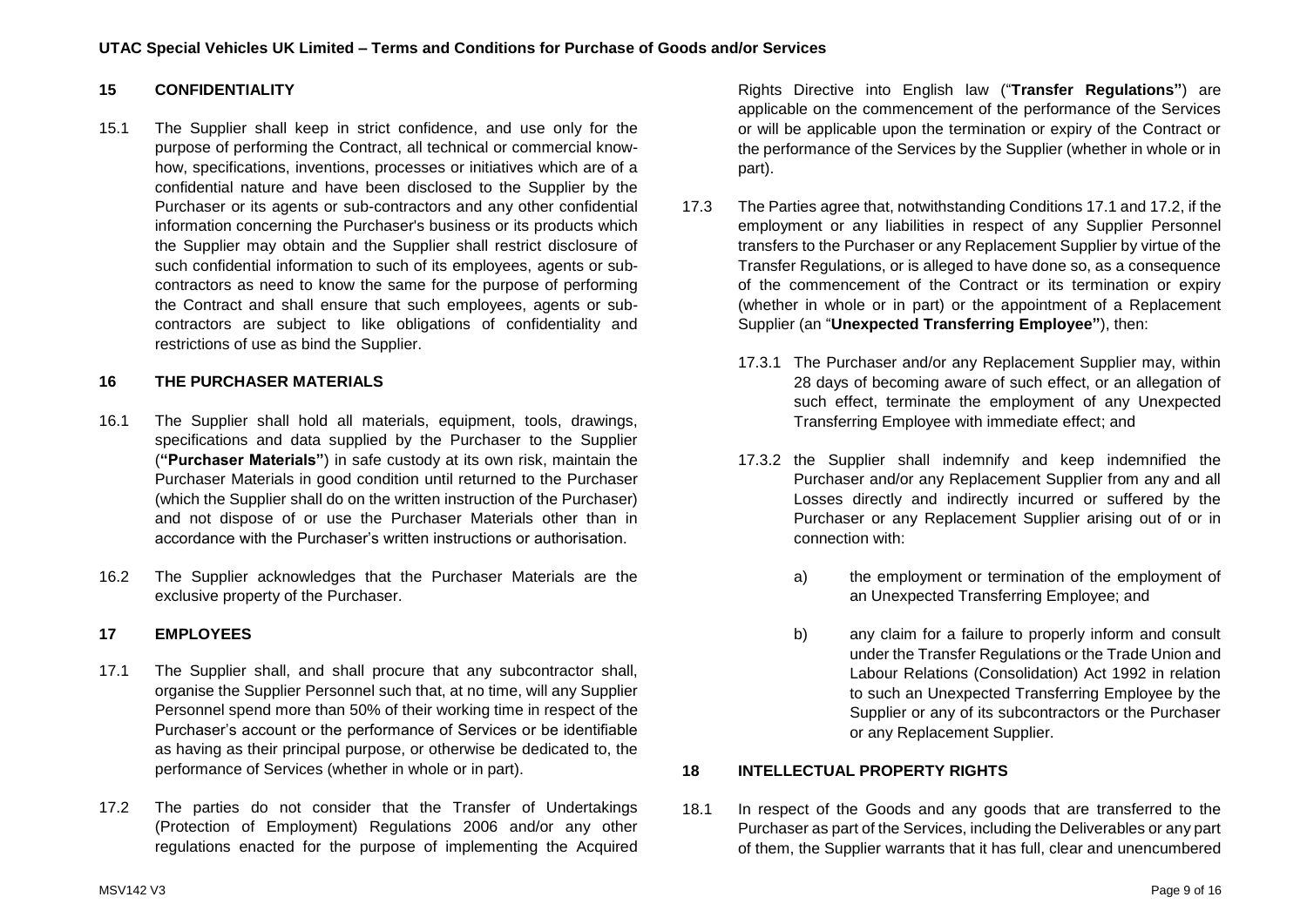title to all such items and that at the date of delivery of such items it will have full and unrestricted rights to sell and transfer all such items to the Customer.

- <span id="page-9-0"></span>18.2 The Supplier assigns to the Purchaser, with full title guarantee and free from all third party rights, all Intellectual Property Rights in the products of the Services including the Deliverables.
- 18.3 The Supplier shall obtain waivers of all moral rights in the products of the Services, including the Deliverables, to which any person is now or may at any future time be entitled under Chapter IV of Part I of the Copyright Designs and Patents Act 1988 or any similar provisions of law in any jurisdiction.
- 18.4 The Supplier shall promptly at the Purchaser's request do (or procure to be done) all such further acts and things and execute (or procure the execution of) all such further documents as the Purchaser may from time to time require for the purpose of securing for the Purchaser the full benefit of the Contract, including all right, title and interest in and to the Intellectual Property Rights assigned to the Purchaser under Condition 18.2

# <span id="page-9-1"></span>**19 DATA PROTECTION AND DATA SECURITY**

19.1 The Supplier represents, warrants and undertakes that it has complied and shall continue to comply at all times with the EU General Data Protection Regulation 2016/679, the Regulation (the "**GDPR**"), the Electronic Communications Data Protection Directive (2002/58/EC), the Privacy and Electronic Communications (EC Directive) Regulations 2003 (SI 2426/2003) and any applicable laws in any jurisdiction relating to the processing or protection of personal data and privacy, including where applicable the guidance and codes issued by any relevant supervisory authority from time to time (collectively the "**Data Protection Laws**"). To the extent that the Supplier or its representative processes any personal data pursuant to the Contract or as part of the provision of the Goods and/or Services it acknowledges and agrees that the Purchaser shall be the data controller in respect of the personal data and that the Supplier shall be the data processor. "Personal data", "process/processes/processing", "data controller", "data processor",

"data subject" and "personal data breaches" shall have the meaning set out in the GDPR.

- 19.2 To the extent that the Supplier processes personal data on behalf of the Purchaser, the Supplier shall:
	- 19.2.1 process it only for the purposes of complying with its obligations under the Contract and in accordance with the Purchaser's instructions from time to time. To the extent that the Supplier processes the personal data for its own purposes, Supplier is the data controller in respect of such processing;
	- 19.2.2 not disclose it to any third party or transfer it to any countries outside the European Economic Area without the Purchaser's prior written consent;
	- 19.2.3 implement and at all times maintain appropriate technical and organisational measures to prevent any loss, disclosure, theft, manipulation, unlawful disclosure or interception of the personal data and provide to the Purchaser a detailed description of such measures on request from time to time.
	- 19.2.4 notify promptly, and in any case within twenty- four (24) hours, the Purchaser of any notices received by the Supplier relating to the processing of personal data provided by the Supplier including, but not limited, to personal data breaches, data subject requests, complaints and/or correspondence and provide the Purchaser with such information and assistance as the Purchaser may require in relation to such breach or notice and at no cost to the Purchaser. For the avoidance of doubt, in no event shall the Supplier respond directly to any notice relating to the personal data disclosed by the Purchaser; and
	- 19.2.5 keep records of any such processing activities which shall be supplied to the Purchaser promptly upon request.
- 19.3 The Supplier shall at all times, where personal data is being processed, provide the Goods and/or Services in accordance with an appropriate data processing agreement (the "DPA") containing suitable safeguards for the protection of personal data disclosed by the Purchaser and the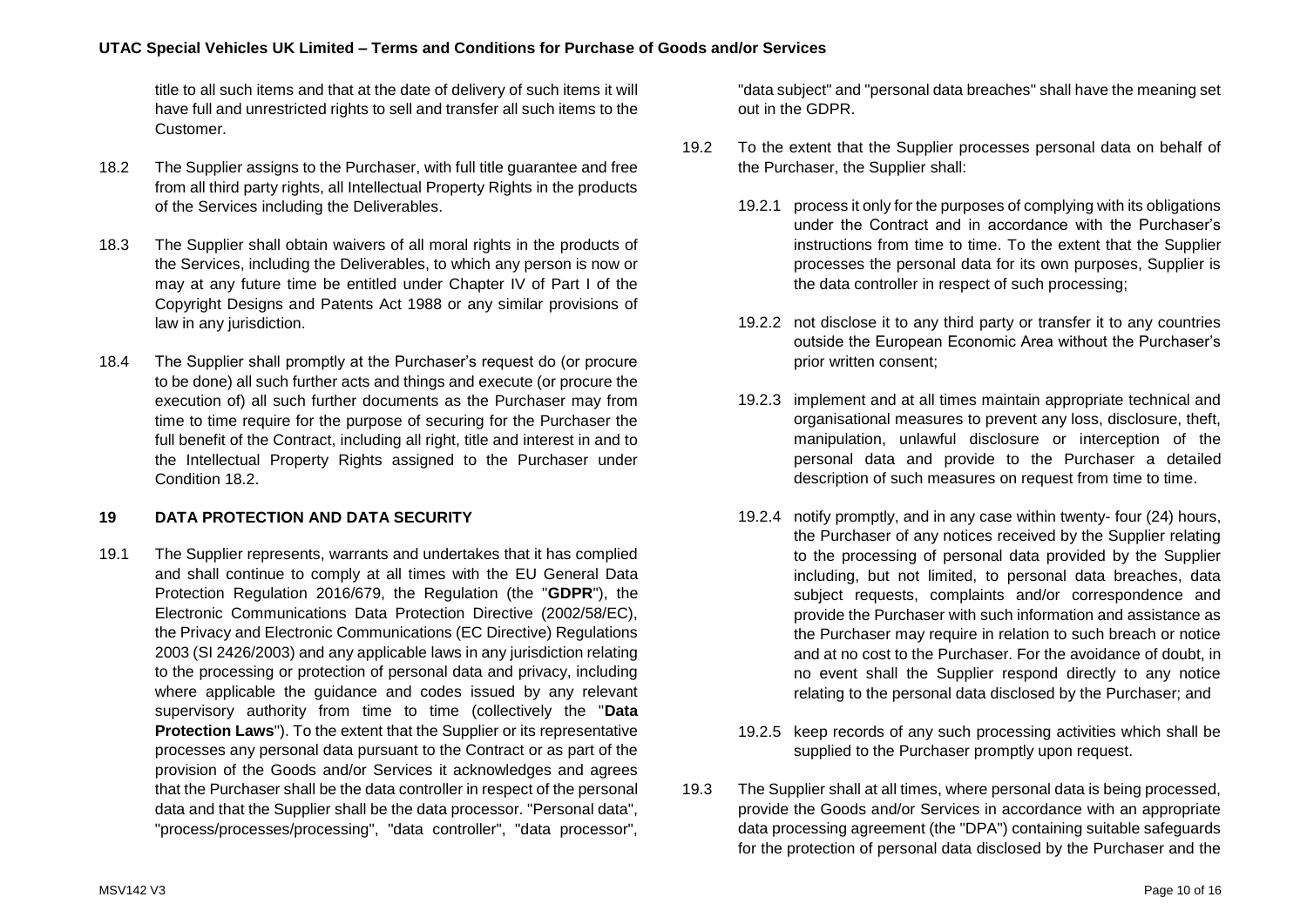Supplier shall at all times comply with obligations contained therein. The Supplier hereby acknowledges and confirms that any breach of the DPA or this Condition 19 entitles the Purchaser to terminate any Contract in force between the parties immediately and with no liability.

19.4 The Supplier shall indemnify and hold the Purchaser harmless from and against all losses, costs, claims, expenses or damages which the Purchaser may incur or for which it may become liable as a result of or in connection with any breach or failure by the Supplier or its representatives to comply with this Condition [19](#page-9-1) including, but not limited to, all claims, proceedings or actions brought by a competent public authority and/or a data subject against the Purchaser with respect to the processing by the Supplier and/or its sub-contractors and for any and all claims, proceedings or actions brought against the Purchaser arising out of any breach by the Supplier and/or its subcontractors of its data protection obligations (including its data security obligations) under applicable Data Protection Laws.

# <span id="page-10-0"></span>**20 TERMINATION**

- 20.1 The Purchaser shall have the right at any time and for any reason to terminate the Contract in whole or in part by giving the Supplier written notice whereupon all work on the Contract shall be discontinued and the Purchaser shall pay to the Supplier fair and reasonable compensation for work-in-progress at the time of termination but such compensation shall not include loss of anticipated profits or any consequential loss.
- <span id="page-10-1"></span>20.2 The Purchaser shall, without prejudice to any other rights or remedies it may have including under Condition[s 5.13.1](#page-4-1) and [22.1.1,](#page-11-1) have the right at any time by giving notice in writing to the Supplier to terminate the Contract, without liability to the Purchaser, forthwith if:
	- 20.2.1 the Supplier commits a material or persistent breach of the Contract;
	- 20.2.2 an Insolvency Event occurs and/or the Supplier is in the reasonable belief of the Purchaser, or is deemed to be, insolvent or unable or (being an individual) is deemed to have

no reasonable prospect of being able (or admits its inability) to pay its debts as they fall due or stops or suspends payment of any of its debts or (being a partnership) has any partner to whom any of the foregoing apply;

- 20.2.3 any event similar to an Insolvency Event occurs in relation to the Supplier (including in any jurisdiction to which it is subject);
- 20.2.4 the Supplier suspends or ceases to carry on (or threatens to suspend or cease to carry on) all or a material part of its business;
- 20.2.5 the Supplier (being an individual) dies or, by reason of illness or incapacity (whether mental or physical), is incapable of managing his own affairs or becomes a patient under any mental health legislation; or
- 20.2.6 the financial position of the Supplier deteriorates to such an extent that in the reasonable opinion of the Purchaser the capability of the Supplier adequately to fulfil its obligations under the Contract has been placed in jeopardy.
- 20.3 Where both Goods and Services are to be supplied under the Contract, in any of the circumstances in which the Purchaser may, under these Conditions, terminate the Contract the Purchaser may instead terminate part of the Contract in respect of the Goods or in respect of the Services and the Contract shall continue in respect of the remaining supply.
- 20.4 On termination of the Contract or any part of it for any reason in respect of the provision of Services, the Supplier shall immediately deliver to the Purchaser all Deliverables, whether or not then complete, and return all Purchaser Materials. If the Supplier fails to do so the Purchaser may (without limiting any other rights or remedies it may have) enter the Supplier's premises and take possession of them. Until they have been returned or repossessed, the Supplier shall be solely responsible for their safe keeping and will not use them for any purpose not connected with the Contract.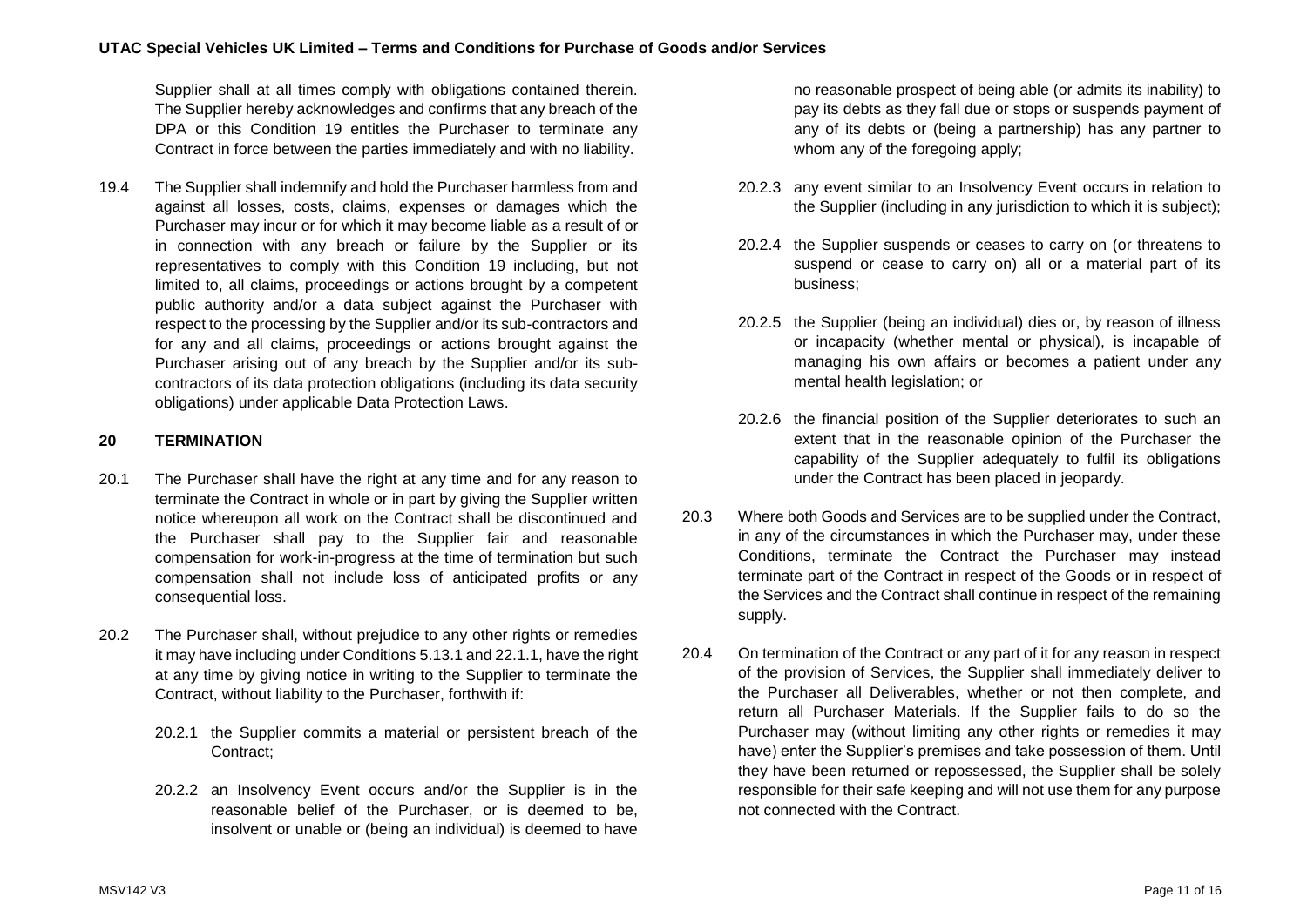- 20.5 Where licence keys or log in details are provided by the Supplier as part of the Goods and/or Services, upon termination by either party, Supplier shall continue to supply these and ensure they remain operational for a period of no less than thirty (30) days to allow the Purchaser time to extract its data if required.
- 20.6 The termination of the Contract for any reason shall not affect the accrued rights, remedies, obligations or liabilities of the Supplier and the Purchaser existing at termination.
- 20.7 Such of these Conditions which expressly or by implication are intended to come into or remain in force on or after the termination of the Contract shall remain in full force and effect.

# <span id="page-11-2"></span>**21 DISPUTE RESOLUTION PROCEDURE**

- 21.1 If a dispute arises out of or in connection with the Contract or the performance, validity or enforceability of it (**Dispute**) then, except as expressly provided in these Conditions, the parties shall follow the dispute resolution procedure set out in this Condition [21:](#page-11-2)
	- 21.1.1 either party shall give to the other written notice of the Dispute. setting out its nature and full particulars ("**Dispute Notice"**), together with relevant supporting documentation.
	- 21.1.2 if the parties are for any reason unable to resolve the Dispute within thirty (30) days of service of the Dispute Notice, the Dispute shall be referred to a director of the Purchaser and a director of the Supplier, who shall attempt in good faith to resolve it; and
	- 21.1.3 if the director of the Purchaser and the director of the Supplier are for any reason unable to resolve the Dispute within thirty (30) days of it being referred to them, either Party may commence court proceedings in respect of such unresolved Dispute or issue.
- 21.2 The Supplier shall at all times continue to provide the Goods and/or Services and to perform its obligations under this Contract

notwithstanding any Dispute or the implementation of the procedures set out in this Condition [21.](#page-11-2)

# <span id="page-11-0"></span>**22 REMEDIES**

- <span id="page-11-1"></span>22.1 Without prejudice to any other rights or remedies the Purchaser may have, if any Goods and/or Services are not supplied or performed in accordance with, or the Supplier fails to comply with, any of the provisions of Condition [4,](#page-2-1) or if the right to terminate the Contract has arisen under Conditions [5.13.1,](#page-4-1) [20.2](#page-10-1) or [23.3,](#page-12-0) the Purchaser shall (without prejudice to any other rights or remedies it may have) be entitled to any one or more of the following remedies at its discretion, whether or not any part of the Goods and/or the Services has been accepted by the Purchaser:
	- 22.1.1 to terminate the Contract, without liability to the Supplier;
	- 22.1.2 to reject the Goods (in whole or in part and whether or not title has passed) and return them to the Supplier at the risk and cost of the Supplier on the basis that a full refund for the Goods so returned shall be paid forthwith by the Supplier;
	- 22.1.3 where the Purchaser has paid in advance for Goods and/or Services that have not been delivered or provided, to have such sums refunded by the Supplier;
	- 22.1.4 at the Purchaser's option, to give the Supplier the opportunity at the Supplier's expense either to remedy any defect in the Goods and/or Services or to supply replacement Goods and/or to re-perform the Services and carry out any other necessary work to ensure that the terms of the Contract are fulfilled;
	- 22.1.5 to refuse to accept any further deliveries of the Goods and/or performance of the Services which the Supplier attempts to make;
	- 22.1.6 to carry out at the Supplier's expense any work necessary to make the Goods and/or the Services comply with the Contract;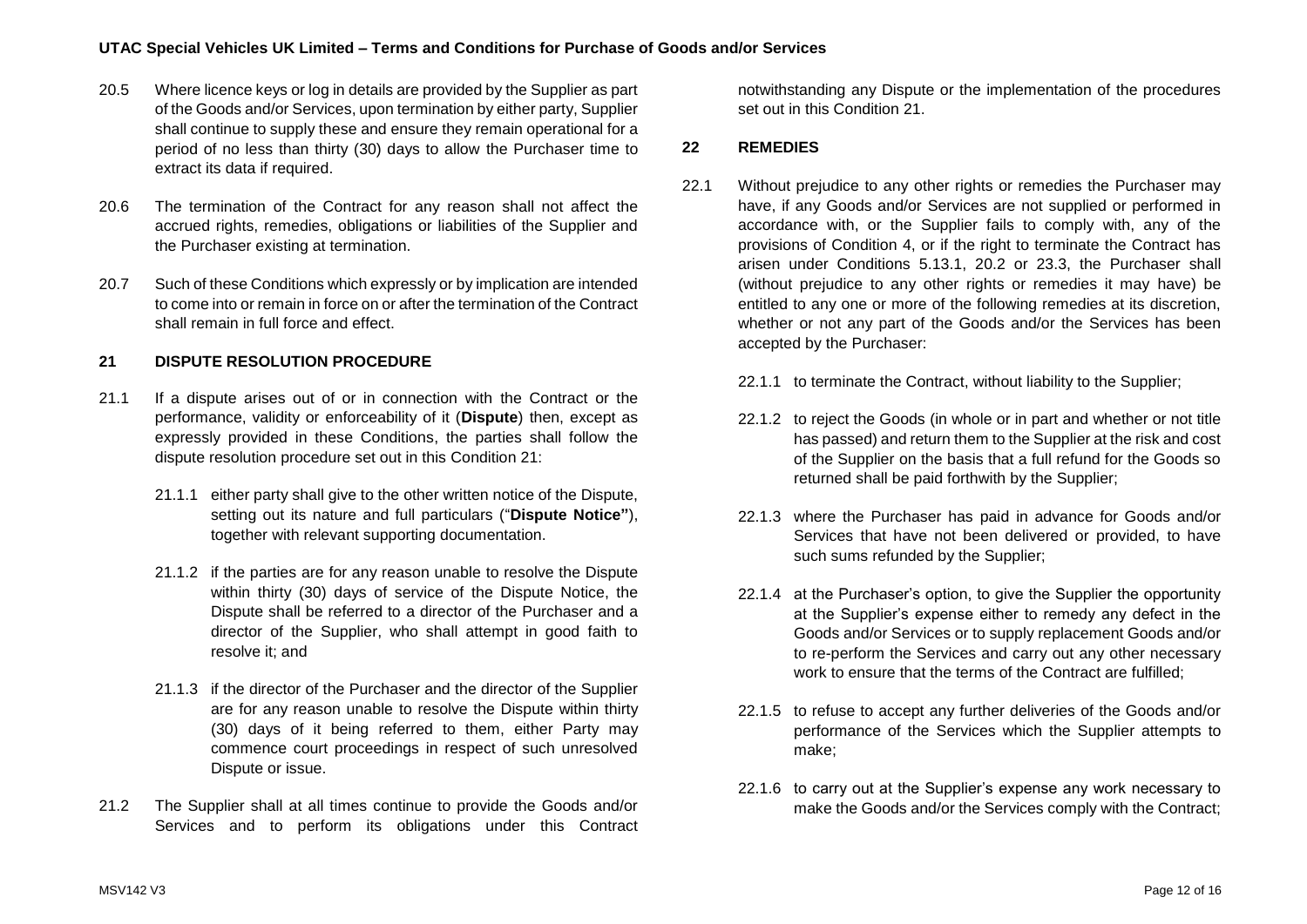- 22.1.7 to claim such Losses as may have been sustained in consequence of the Supplier's breaches of the Contract including any costs reasonably incurred by the Purchaser in obtaining the Goods and/or performance of the Services in substitution from another supplier; and
- 22.1.8 to claim damages for any Losses incurred or to be incurred by the Purchaser which are in any way attributable to the Supplier's failure.
- 22.2 These Conditions shall extend to and apply in respect of any substituted or remedial services or repaired or replacement goods supplied by the Supplier.

# <span id="page-12-3"></span>**23 BRIBERY AND OTHER CORRUPTION**

- <span id="page-12-2"></span><span id="page-12-1"></span>23.1 The Supplier agrees with the Purchaser that it shall, and that it shall procure that its employees and officers, agents, sub-contractors and any other person who performs services for the Supplier in relation to the Contract shall:
	- 23.1.1 comply with all applicable laws, statutes, regulations and codes relating to bribery and other corruption (**"Anti-Corruption Requirements"**) including the Bribery Act 2010;
	- 23.1.2 not take or knowingly permit any action to be taken that would or might cause or lead the Purchaser to be in violation of any Anti-Corruption Requirements;
	- 23.1.3 not bribe or attempt to bribe (which shall include any offer or form of payment, gift or other inducement, reward or advantage, whether of money or anything of value) the Purchaser or any of the Purchaser's employees, officers, agents, representatives, affiliates or persons acting on the Purchaser's behalf;
	- 23.1.4 comply with the Purchaser's policies relating to anti-bribery and corruption ("**Relevant Policies**") which will be provided to Supplier upon request and which may be updated by Purchaser from time to time:
- 23.1.5 not do, or omit to do, any act that will cause or lead the Purchaser to be in breach of any of the Anti-Corruption Requirements or Relevant Policies;
- 23.1.6 notify the Purchaser (in writing) if it becomes aware of any breach of this Condition 23; and
- 23.1.7 at the Purchaser's request and cost, provide the Purchaser with any reasonable assistance to enable it to perform any activity required by any relevant government or agency for the purpose of complying with Anti-Corruption Requirements.
- 23.2 The Supplier represents and warrants to the Purchaser that neither it nor any person described in Condition [23.1](#page-12-1) has bribed or attempted to bribe any person in order to obtain and/or retain any business, or advantage in the conduct of business, for the Purchaser and nor has it bribed or attempted to bribe any person described in Condition [23.1.3.](#page-12-2)
- <span id="page-12-0"></span>23.3 The Supplier agrees that in addition to the Purchaser's termination rights set out elsewhere in these Conditions, the Purchaser may (without prejudice to any other right available to it) immediately terminate the Contract in the event of any breach of this Condition [23](#page-12-3) by the Supplier in which case the Supplier shall not be entitled to any compensation or to any further payments or remuneration.
- 23.4 The Purchaser shall not be required to make any payment to the Supplier that might otherwise be due from the Purchaser in respect of the Contract if the Supplier has breached this Condition [23.](#page-12-3)
- 23.5 The Supply shall indemnify and keep indemnified the Purchaser in full and hold it harmless on demand from and against any and all Losses suffered or incurred by the Purchaser or for which the Purchaser may become liable arising out of or in connection with any breach of this Condition [23,](#page-12-3) whether or not the Contract has been terminated.

### <span id="page-12-5"></span>**24 MODERN SLAVERY**

<span id="page-12-4"></span>24.1 The Supplier agrees with the Purchaser that it shall, and that it shall procure that the Supplier Personnel and any other person who performs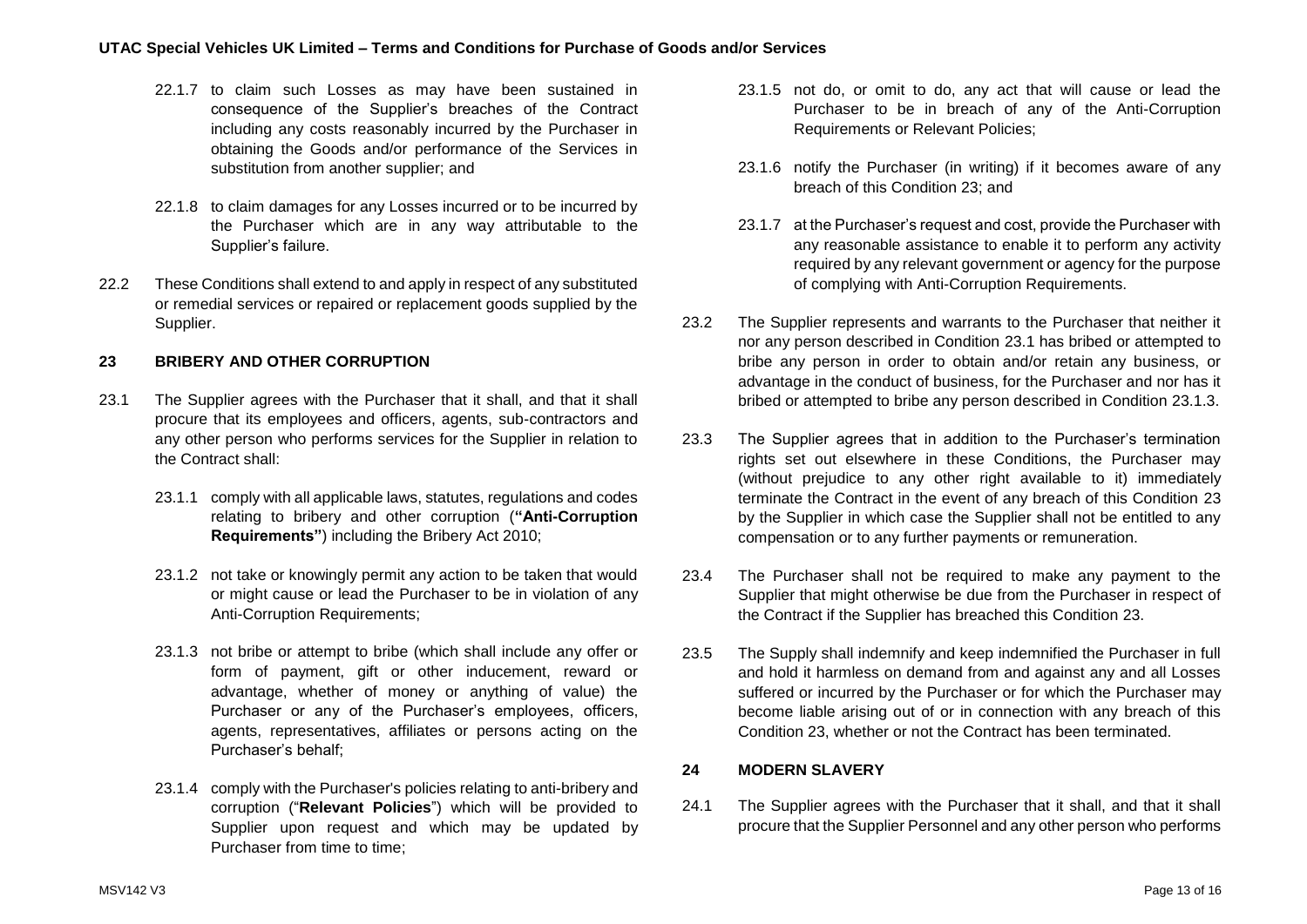services and/or supplies goods within the Supplier's supply chain for the Supplier in relation to this Contract shall:

- 24.1.1 comply with all applicable laws relating to slavery and human trafficking ("**Anti-Slavery Requirements"**) including the Modern Slavery Act 2015;
- 24.1.2 not take or knowingly permit any action to be taken that would or might cause or lead the Purchaser to be in violation of any Anti-Slavery Requirements;
- 24.1.3 notify the Customer as soon as it becomes aware of any breach, or potential breach, of the Anti-Slavery Requirements or any actual or suspected slavery or human trafficking in a supply chain which has a connection with this agreement; and
- 24.1.4 at the Purchaser's request and cost, provide the Purchaser with any reasonable assistance to enable it to perform any activity required by any regulatory body for the purpose of complying with Anti-Slavery Requirements.
- 24.2 The Supplier represents, warrants and undertakes to the Purchaser that neither it nor any other person in its supply chain (including those described in Condition [24.1\)](#page-12-4) uses trafficked, bonded, child or forced labour or has attempted to use trafficked, bonded, child or forced labour within its supply chain. The Supplier shall implement due diligence procedures for the persons in its supply chains, to ensure that there is no slavery or human trafficking in its supply chains.
- 24.3 The Supplier agrees that in addition to the Purchaser's termination rights set out in Condition [20,](#page-10-0) the Purchaser may (without prejudice to any other right available to it) immediately terminate this Contract in the event of any breach of this Condition [24](#page-12-5) by the Supplier in which case the Supplier shall not be entitled to any compensation or to any further payments or remuneration.
- 24.4 The Purchaser shall not be required to make any payment to the Supplier that might otherwise be due from the Purchaser in respect of this Contract if the Supplier has breached this Condition [24.](#page-12-5)

24.5 The Supplier shall indemnify the Purchaser from and against any and all Losses suffered or incurred by the Purchaser or for which the Purchaser may become liable arising out of or in connection with any breach of this Condition [24,](#page-12-5) whether or not this Contract has been terminated.

# **25 CONFLICT MINERALS**

25.1 In view of Section 1502 of the Dodd-Frank Act, Supplier shall have a policy in place to reasonably assure that the tantalum, ting, tungsten and gold in the Goods do not directly or indirectly finance or benefit armed groups that are perpetrators of serious human rights abuses in the Democratic Republic of Congo or an adjoining country. Supplier shall exercise due diligence on the source and chain of custody of these minerals and shall make their due diligence measures available to Purchaser upon Purchaser's request.

# **26 ANTI-FACILITATION OF TAX EVASION**

- 26.1 The Supplier shall:
	- 26.1.1 not engage in any activity, practice or conduct which would constitute either:
		- a) a UK tax evasion facilitation offence under section 45(1) of the Criminal Finances Act 2017; or
		- b) a foreign tax evasion facilitation offence under s46(1) of the Criminal Finances Act 2017;
	- 26.1.2 comply with Purchaser's Code of Business Ethics as the Purchaser may update from time to time;
	- 26.1.3 have and shall maintain in place throughout the term of this Contract such policies and procedures as are both reasonable to prevent the facilitation of tax evasion by another person (including without limitation employees of the Supplier) and to ensure compliance with Condition 26.1.1;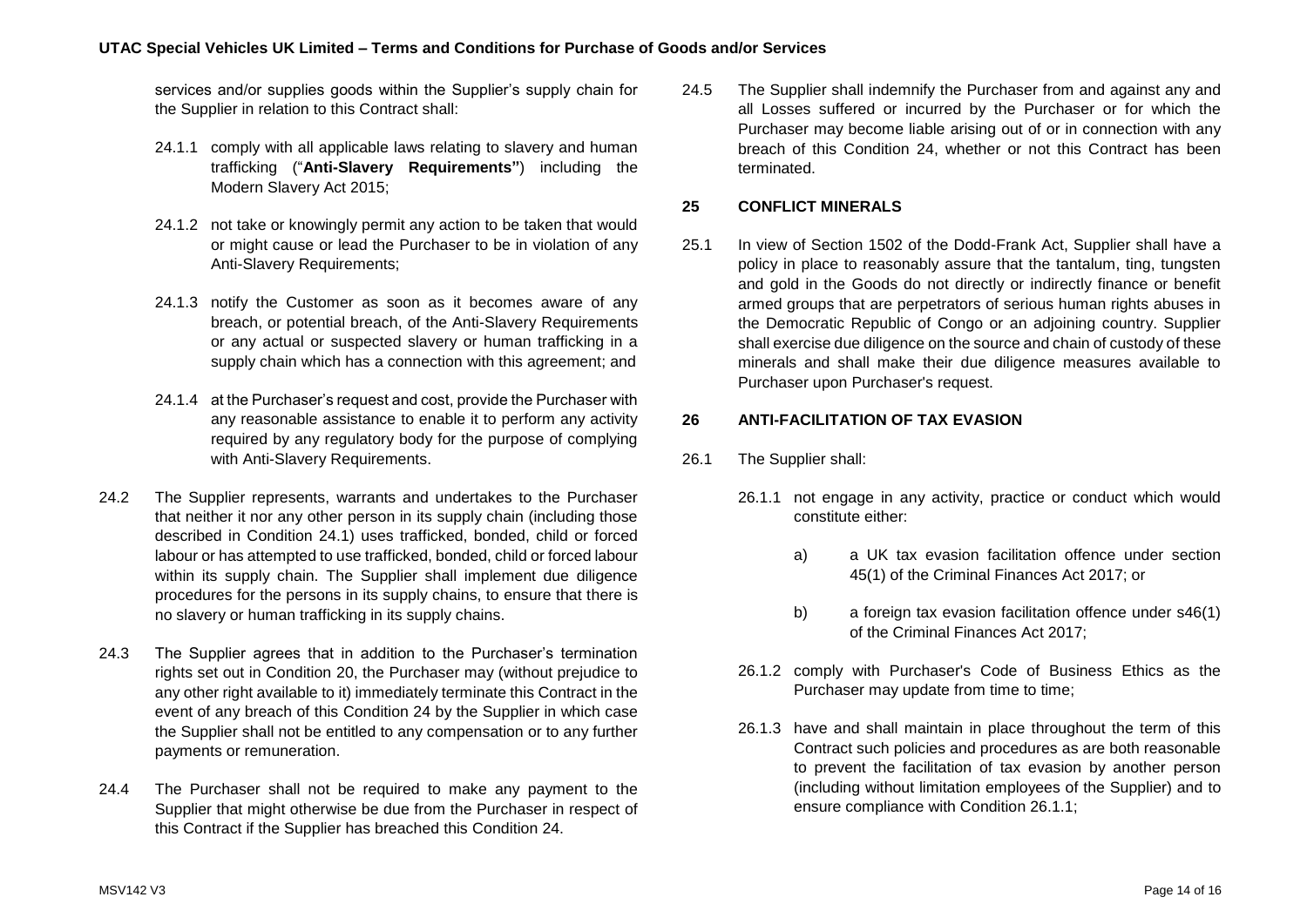- 26.1.4 promptly report to the Purchaser any request or demand from a third party to facilitate the evasion of tax within the meaning of Part 3 of the Criminal Finances Act 2017 in connection with the performance of this Contract;
- 26.1.5 within six (6) months of the date of this Contract, and annually thereafter, certify to the Purchaser in writing signed by an officer of the Supplier, compliance with this Condition 26 by the Supplier and all persons associated with it under Condition 26. The Supplier shall provide such supporting evidence of compliance as the Purchaser may reasonably request.
- 26.2 The Supplier shall ensure that any person associated with the Supplier who is providing Goods and performing Services in connection with this Contract does so only on the basis of a written contract which imposes on and secures from such person terms equivalent to those imposed on the Supplier in this Condition 26 (Relevant Terms). The Supplier shall be responsible for the observance and performance by such persons of the Relevant Terms, and shall be directly liable to the Purchaser for any breach by such persons of any of the Relevant Terms.
- 26.3 Breach of this Condition 26 shall be deemed a material breach under Condition 20.2.1.
- 26.4 For the purposes of Condition 26, the meaning of reasonable prevention procedure shall be determined in accordance with any guidance issued under section 47 of the Criminal Finances Act 2017 and a person associated with the Supplier includes but is not limited to any subcontractor of the Supplier.

# **27 ASSIGNMENT**

- 27.1 The Purchaser may assign, or deal in any other manner with, the Contract or any part of it, including sub-contracting any of its obligations under the Contract to any third party or agent.
- 27.2 The Supplier shall not be entitled to assign, or deal in any other manner with, the Contract or any part of it, including sub-contracting any of its

obligations under the Contract, without the prior written consent of the Purchaser.

# **28 FORCE MAJEURE**

- <span id="page-14-0"></span>28.1 If either party is delayed or prevented in the performance of any of its obligations under the Contract by an event, circumstance or cause beyond its reasonable control which by its nature could not have been foreseen or, if foreseeable, was unavoidable (save any that merely increases the cost of performing such obligations and excluding any strikes, lock-outs or other industrial disputes involving its own workforce or that of any of its agents or sub-contractors), that party shall not be liable for such delay or non-performance and the time for performance of the affected obligation shall be extended by such period as is reasonable to enable that party, using all reasonable endeavours, to perform that obligation.
- 28.2 If the performance of any of the Supplier's obligations under the Contract are delayed or prevented as described in Condition [28.1](#page-14-0) for a continuous period of one (1) month, the Purchaser may, without liability to the Supplier, terminate the Contract forthwith by giving notice to the Supplier.

# **29 COMMUNICATIONS**

- 29.1 Any communication between the parties about the Contract shall be in writing, in English, and delivered personally, sent by pre-paid registered post or recorded delivery (or pre-paid registered air mail if overseas) or by fax:
	- 29.1.1 (in the case of communications to the Purchaser) to its registered office or main fax number or such changed address or fax number as shall be notified to the Supplier by the Purchaser; or
	- 29.1.2 (in the case of communications to the Supplier) to its registered office (if it is a company) or (in any other case) to any address of the Supplier set out in any document which forms part of the Contract or to its main fax number or such other address or fax number as shall be notified to the Purchaser by the Supplier.